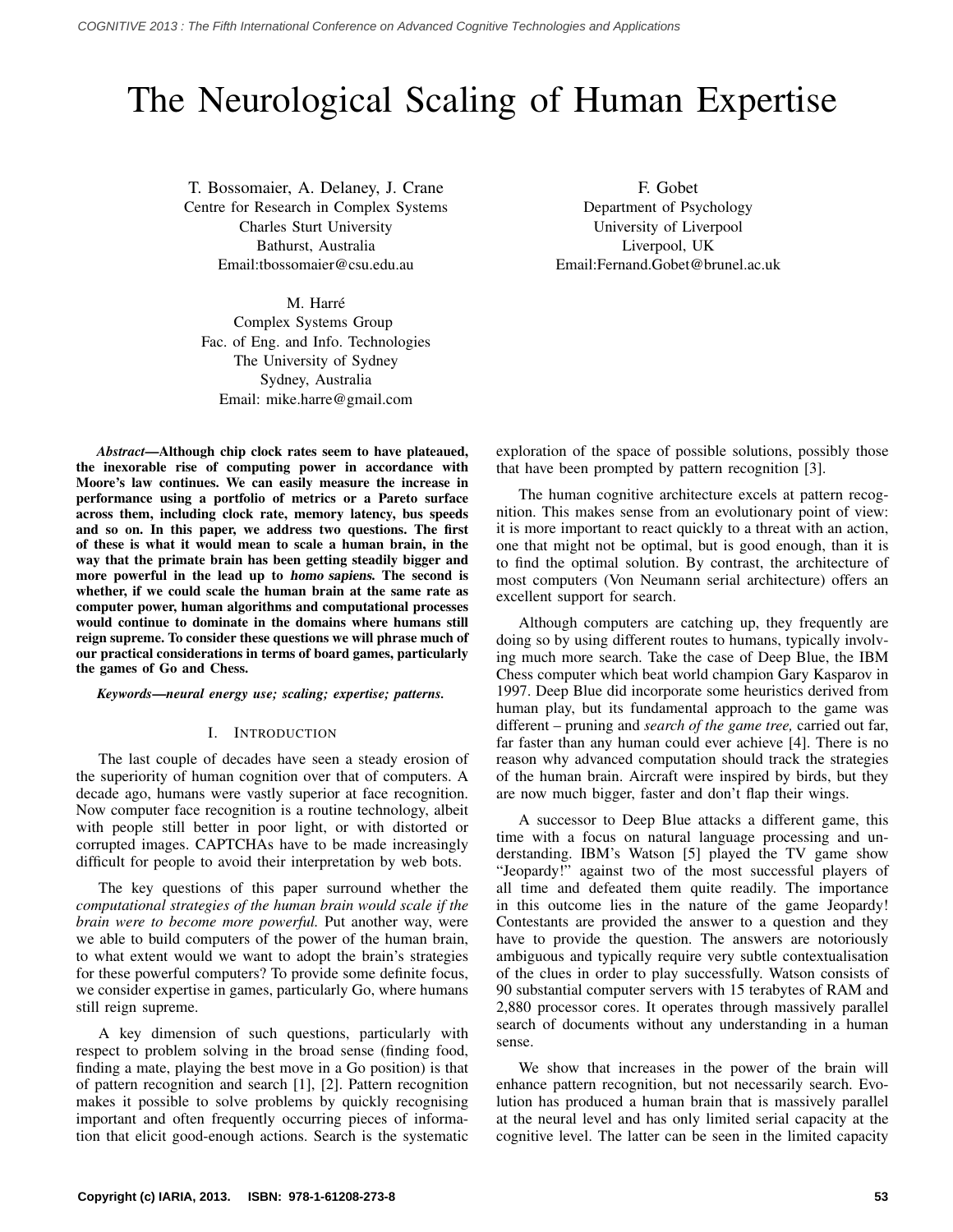of short-term memory and the narrow focus of attention. Most people can recall only about  $7\pm 2$  digits when they are rapidly dictated [6], and people are surprisingly bad at identifying the difference between two alternating pictures that are nearly the same – a phenomenon called change blindness [7]. The bottleneck of attention also affects learning, including a large part of implicit learning, as it is unlikely that unattended stimuli will be learnt.

Will then humans be increasingly good at pattern recognition, without improving significantly their search behaviour? Compared to computers, will they continue to excel at Go but be weak in games where pattern recognition is hard? More generally, the human brain has evolved a specific path in the space of possible cognitive architectures. This means that, if one does not modify the basic architecture of the human brain, there are things that are very difficult for the human brain to do. Search behaviour is one example.

Watson fills a big room and uses 200KW, 10,000 times the brains of the human contestants at a mere 20W. We argue that some aspects of human expertise are extremely energy efficient and some recent brain imaging results reinforce this point. Considerations such as energy consumption as well neural architecture, conductance speed and total numbers of neurons will be considered in terms of what is currently understood regarding human expertise.

## II. COMPLEX GAMES AND GO

Go, one of the most popular and well studied recreational board games in the world, originated in China sometime before 400 BC. Since that time, it has spread throughout Asia and the rest of the world.

Perhaps the most striking aspect of Go is that it combines three characteristics that are not commonly found in a single game: relatively simple rules; combinatorically large search space for moves; and gameplay that is incredibly engaging for human players. Games with simple rules and large search spaces are almost trivial to generate, but they are very rarely interesting enough for people to want to play them at length, and certainly it is rare for any game to survive for 2,500 years.

Current research interest in Go comes from two particular communities: artificial intelligence (AI) and cognitive psychology. The psychological community's interest in Go has been similar in nature to that of Chess in that these games are a fascinating and contrasting source of data on both the extent and the limits of trained and untrained human abilities. On the other hand, for the AI community Go has replaced Chess as a grand challenge since Deep Blue's success against Kasparov.

### *A. Comparing Go with Chess*

Serious Go players can rapidly acquire some competency within a year but understanding the game to any significant depth can take a lifetime. In technical terms, the search space of moves is considerably more vast than Chess, as is the number of possible games that can be played.

The success of Deep Blue in Chess has stimulated recent attempts to achieve the same result for Go. Deep Blue relied extensively on brute force search of many different lines of play and a relatively weak evaluation function of 8,000 features [4], compared to the tens of thousands of chunks in human expertise [8]. The weak evaluation function was compensated for by the extremely large size of the move tree Deep Blue was able to search.

In the case of Go, there is no accurate, explicit evaluation function for intermediate positions, i.e., positions that are not at the end of the game. Instead, a new and very efficient tree search algorithm, called UCT Monte Carlo, has recently been introduced. It has been very successful on small boards and is the leading contender for algorithms in current Go AI Research [9]). The *pattern recognition strategies of human players do not dominate the current best AIs*.

## *B. The Nature of Human Game Expertise*

A popular explanation for expertise in general and in board games in particular is that players acquire a large number of *chunks,* patterns that become increasingly large with practice and that not only encode perceptual information, such as the location of pieces on a Go board, but also provide information about what kind of actions could be profitably carried out given the presence of a given pattern [8] Pattern recognition works in most board games because features tend to be correlated. For example, the pawn structure in Chess provides a considerable amount of information about the likely placement of pieces.

Simon, Gobet and others [10], [8] studied how skilled practitioners in games such as Chess are able to overcome limitations such as working memory. Subsequently these results were incorporated and extensively discussed in Chess simulation software.

High-levels of expertise implicate a number of brain areas, well illustrated by board games, since a Go or Chess player has to recognise patterns, look-ahead for tactical opportunities, plan ahead at a higher level of abstraction, remember standard tactics and strategies, to mention just some of the cognitive processes involved [8].

Several studies have attempted to identify the location of chunks in the brain. For example, comparing the memory for Chess positions having actually occurred in masters' game and random positions, as well as memory for visual scenes unrelated to Chess, Campitelli et al. [11] showed that the fusiform gyrus and parahippocampal gyrus, both located in the temporal lobe regions were engaged. Bilalić et al. [12] found that Chess experts used temporal and parietal objectrecognition areas bilaterally in an identification task with Chess stimuli, but only in the left hemisphere in a control task involving geometrical shapes. Wan et al. [13], using shogi (Japanese Chess), have identified a neural circuit that implements the idea that experts recognize patterns giving access to information on the type of action to take. Pattern recognition would be in the precuneus (part of the parietal lobe), while information on possible action would be stored in a more central and older part of the brain, the caudate nucleus, one of the basal ganglia.

However, some of the patterns of Go expertise are lowlevel perceptual templates [14], akin to the eyes, nose, mouth features which make up a face. Such patterns are likely to occur lower down, in visual areas or infero-temporal cortex.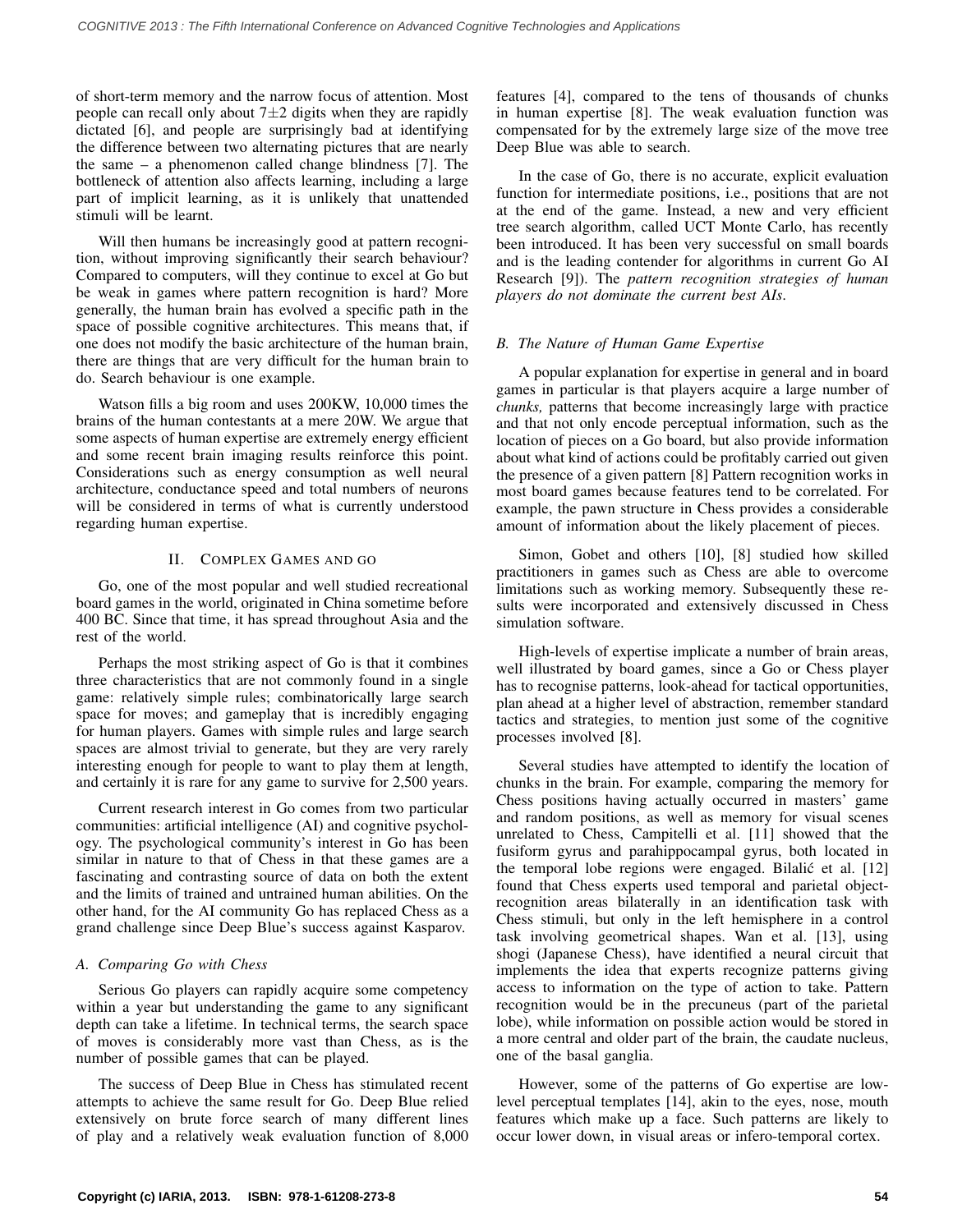*1) Patterns and their Frequency of Occurrence in Go:* Like Chess, Go throws up a huge range of positional patterns but these are not uniformly likely. The distribution of contextual patterns follows in such games a Zipf-like power law [15]. A useful form of Zipf's law for the  $k^{\text{th}}$  most frequently occurring element from a set of elements is given by:  $freq(k^{th}$  ranked item) =  $c(k+b)^{-\rho}$  where c, b and  $\rho$  are constants to be estimated from the data. These distributions are typically associated with 'complex systems' where there are many strongly interacting components giving rise to surprising patterns and dynamics.

Such a power law appears in Go. Liu et al. [15] extracted patterns from 9,447 professional games, featuring over 2 million moves. In terms of the above equation expressed in logs,  $log(freq) = c' - \rho log(k + b)$  we have  $c' = log(50,000)$ ,  $k \in \{1, 2, \ldots, 20\}, \ \rho = 0.91 \text{ and } b = 0.5.$ 

Given these frequencies, it is interesting to note some of the previous results of pattern chunking. Simon and collaborators have estimated the number of such patterns needed to be learned to be in the order of 50,000 to 100,000 in order to attain the level of 'master' or above (see Figure 2). Using the equation for the frequency of pattern occurrences and the parameter estimates, we can solve for the frequency of occurrence of patterns of the 50,000 most frequently occurring pattern. All patterns that occur more frequently than the fifty thousandth are presumably more easily learned as they occurred more often. The equation we are left to solve is:  $log(freq)$  =  $log(50,000) - 0.91 \times log(50,000 + 0.5)$ , i.e.,  $freq = 2.65$ . This is significant in that if the frequency were less than 1 then the fifty thousandth pattern is unlikely to be seen during the play of 10,000 games. Note that the  $log(50,000)$  term comes from the parameter estimation whereas the 50,000 in this term:  $0.91 \times \log(50,000 + 0.5)$  comes from the need to find the frequency of the fifty thousandth pattern.

This is an important result combining the empirical distribution of pattern frequencies and the number of pattern necessary to be learned in order for a level of expertise to be attained: to become an expert you will have seen the fifty thousandth chunk in your repertoire somewhere between 2 and 3 times. At an estimate of one game per day, this would take over a decade, consistent with the ball park of the 10,000 hours or 10 years required to become an expert that has been suggested in the literature on expertise [16].

If a player has seen significantly less than 10,000 games, then the frequency of patterns seen will drop and a player will not observe a pattern often enough in order to have placed it in memory. For example, if a player has only seen the most frequently occurring pattern in the game 10,000 times (i.e.,  $k = 1$ , all other parameters remain the same), then the pattern that has been observed on average about 2.5 times is the pattern  $k = 9,084$ , i.e., if 2.5 observations is the frequency required to learn a pattern, then if you reduce the number of games played by a factor of 5 (the  $k = 1$  frequency drops from 50,000 to 10,000) then the highest ranked pattern that you can expect to observe 2.5 times is about the nine thousandth most frequently occurring pattern. 9,084 patterns is a significant reduction in the numberof patterns that a player can have acquired given their reduced experience of the game. Considered in the light of Figure 2, it can be seen that such a reduction in the count of acquired patterns, such a player could only expect to achieve



Fig. 1. A stylised log transformed plot of the ranked order of pattern occurrence against the frequency with which each pattern occurs, adapted after [15].

the rank of 'expert' rather than 'master'. Figure 1 shows four different instances of fat-tailed curves (straight lines on a loglog plot) for the frequency of contextual patterns in Go [15]. The CT line is the comprehension threshold, so called because it represents the minimum number of observations required before a player is able to remember a given pattern (2.5 observations based on the calculations above). In terms of Gobet et al's work [8], this is the threshold regular patterns of play have been learned sufficiently to be understood as unitary chunks of information. We assume this threshold is fixed, although in practice it is likely influenced by multiple factors. The  $\Delta_{i,i+1}$  terms represent the count of extra patterns that have been observed often enough to breach the CT barrier between ranks  $i$  and  $i + 1$ . Note that for linear increases in rank, i.e., skill level  $s_{i+1}$  is *reasonably approximated* as a fixed multiple of skill level  $s_i$ ,  $\Delta_{i,i+1}$  is exponential in i due to the logarithmic scale of the  $x$ -axis. This approximation is accurate if skill level  $s_i$  corresponds to player rank and patterns *above* the comprehension threshold correspond to chunks as in Figure 2.

Recent work by Gobet and Lane has shown that the number of chunks increases exponentially with rank (Figure 2). As players increase in skill they master more and more patterns, but each new pattern is likely to be less common than its predecessors. So in a game or tournament, which is a roughly constant number of patterns, then to have a good chance of being aware of a pattern unseen by the opponent, requires an exponential increase in known patterns.

Humans have essentially an infinite capacity for remembering patterns or chunks of data [17]. The decreasing frequency with which rarer patterns are observed puts an upper bound on how much can be stored in practice. To see this, note that the number of patterns that needs to be observed frequently enough to be turned into chunks (i.e., above the comprehension threshold in Figure 1) increases exponentially with increasing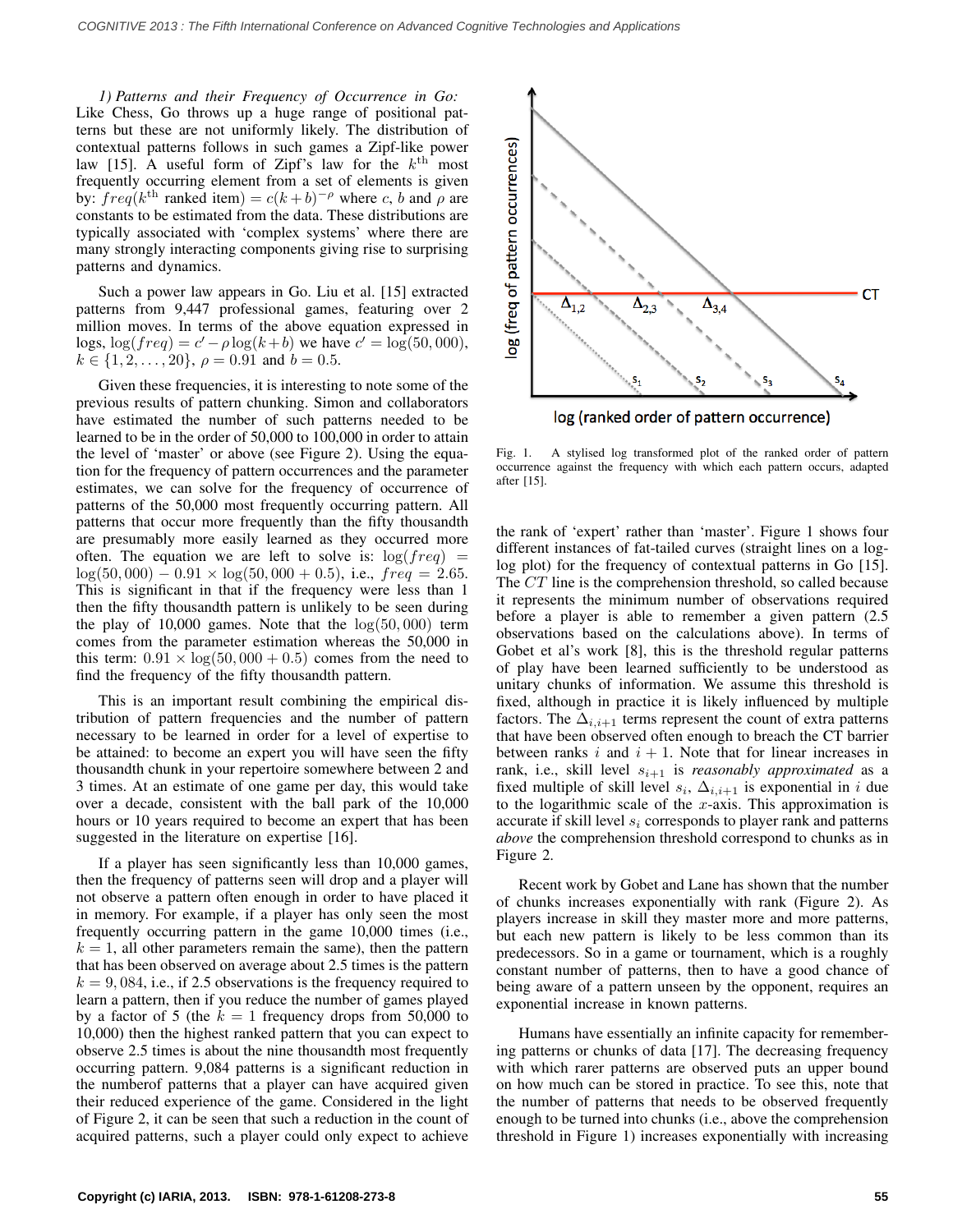

Fig. 2. Graph showing the number of chunks needed with expertise and corresponding model predictions. (courtesy of Gobet and Lane)

rank, i.e., the  $\Delta_{i,i+1}$  terms in Figure 1 increase *exponentially*. Thus, players need to improve in some other aspect of play and we argue that this improvement occurs in refining the relationships between the patterns learned rather than learning more patterns.

But technology has led to players being able to gain experience faster. In 2009, Joe Cada set the record for the youngest ever Poker World Series Champion at just 21. It is now possible to play many more hands in a given time online than at the table. In Chess, the career peak was around 35 years of age. Recently, this peak went down and it is more like 25 years of age, although Anand, the current world champion, is 40. Thus, the limit of expertise might be set by age. In the absence of dementia or trauma, is it brain size or the slow loss of neurons with age which is limiting?

*2) Information Content in Human Decisions:* As skill levels increase in Go, the entropy, a measure of the diversity of strategies used, *decreases* to a point where it plateaus. This is where the players have been able to acquire as much information as is extractable from the local configuration of the board, (grey curve in Figure 3).

The difference between strong players and weak players lies in the degree to which the *local* information on the board interacts with the *global* information, i.e., expertise past a certain point is mediated not by a repertoire of patterns, but by the relationships (correlations) between those patterns (see figure 3). We conjecture that this implies *simultaneous grasp* of these global properties, or in psychology terminology, *holding them in working memory* (§II-B3).

Figure 3 also shows a phase transition in expertise, measured by a peak in mutual information [18]. Here, there is some reorganisation of patterns and relationships, necessary before advancing in expertise.

*3) Working Memory in Games:* At the time of writing (late 2012), computer Go programs have reached professional dan levels on 19x19 boards [19]. However as the handicaps (in terms of speed and board positioning) that favour the computer decreases, human players rapidly gain dominance. In other words, humans have a much better grasp of the interaction between local and global positional elements. In most positions, a maximum of around five live masses can



Fig. 3. A stylised plot of the two principal results in [18]. The entropy linearly decreases with rank indicating that certain moves are preferentially chosen more often as skill increases (grey curve). The red curve shows the mutual information between position and move as a function of skill

exist on the Go equivalent of 19x19 board. Given that there may be more candidates for ultimate survival, this number is about the order of working memory.

Consistent with a possible relationship with working memory is that the board size for almost all (human) competition play evolved to 19x19 and locked in at this figure. Now, with any game, there is always a lock-in factor for tournaments and rankings to remain coherent. Nevertheless, moving to a 21x21 board would create a greater number of global chunks to be manipulated, making an increase in working memory necessary. On the other hand, tree search scales exponentially with board size.

#### III. SCALING THE BRAIN'S PERFORMANCE

Despite its impressive performance, the human brain is far from perfect. Gary Marcus in his book [20] catalogues numerous ways in which the brain is biased, gets confused and is prone to all sorts of extraneous influences. He argues that the brain is non-optimal because evolution is a tinkerer, only able to use what is at hand, even though better designs are possible. Thus, some improvements in our cognitive abilities are beyond the space of possible human brain architectures.

An important aspect of expertise in board games is that pattern recognition and search are interleaved [8], [21]. When exploring the space of possible moves, players generate a search tree, albeit much smaller than computers. When trying to find a move in a given position, possibly after having already generated several moves, players tend to use pattern recognition to generate moves automatically [8], [21]. When evaluating a position at the end of branch in their search tree, players also tend to use pattern recognition, rather than a systematic and conscious combination of features of the position on the board. A consequence of this interleaving between pattern recognition and search is that it is likely that the effect of increasing neural efficiency, which is likely to benefit pattern recognition, will be mitigated because of the relative slow speed with which search can be carried out with a human brain.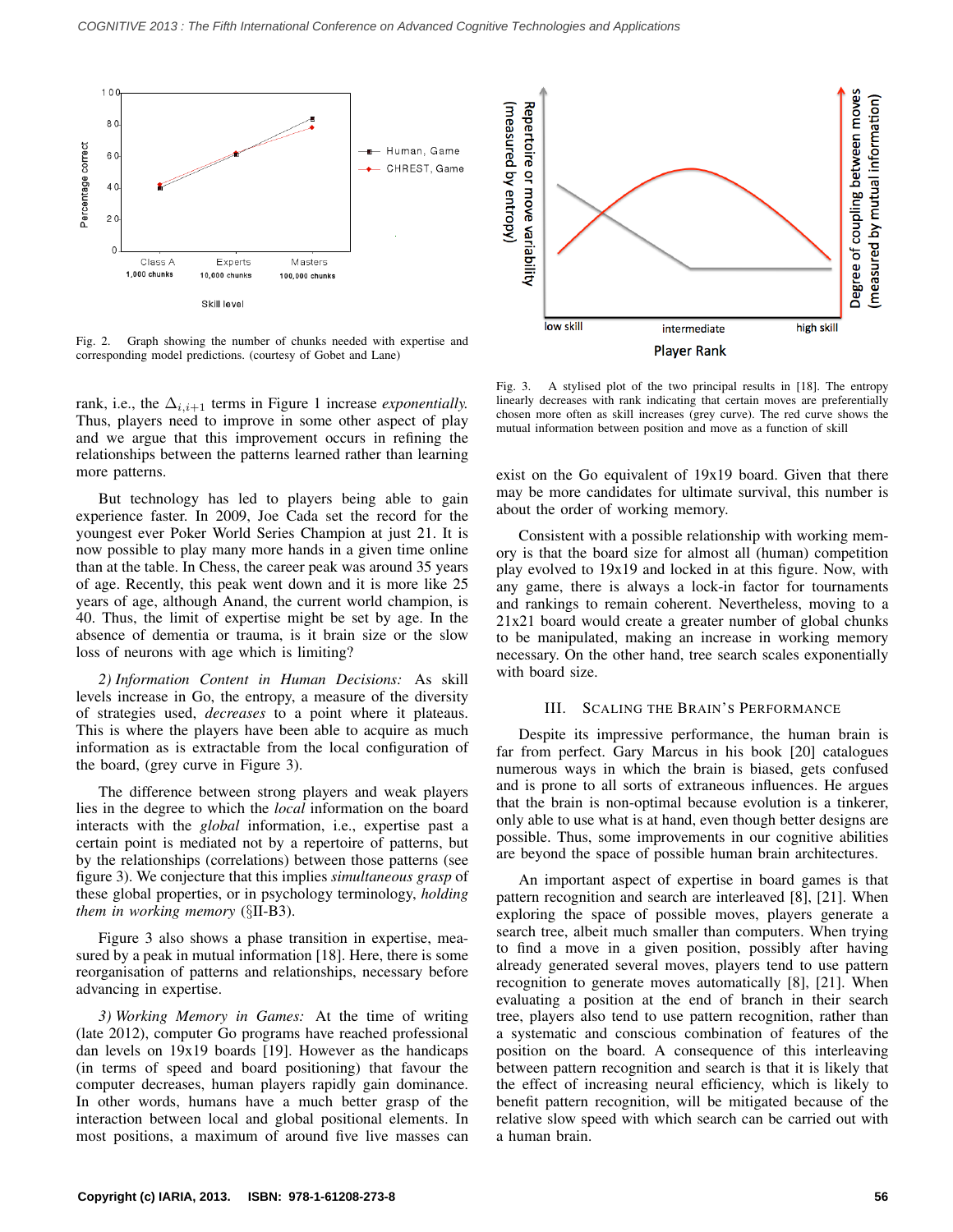### *A. Evolution of Brain Architecture*

Brain architecture has been relatively constant since the appearance of mammals, but the neocortex has got bigger. Obviously there might be new transitions in brain evolution, which will create entirely new capabilities, but for the purpose of this article, the primary concern is further increases along alreeady established directions, such as that of size (§III-A1).

The one aspect of architecture that could change is the overarching connectivity. The brain has small world network characteristics and this seems to be important on energetic grounds [22]. But increasing the number of connections per neuron will have an energy penalty, but could increase working memory (§III-B). Could higher levels of connectivity make it any better? But a big new wave is building of sophisticated computation at the sub-neuron level, computation on the dendritic tree (§III-C). The potential here is enormous, but it is intricately tied up with synaptic noise.

Where the human brain is orders of magnitude ahead of its silicon counterpart in terms of energy use, some of the possible wetware enhancements, such as increase in connections per neuron, come at an energy cost (§III-D).

*1) The Neocortex and its Recent Evolutionary Enlargement:* There are a great many different explanations as to why the human neocortex is as relatively large as it is, but perhaps the most influential has been the demands of living in large, complex groups [23]. Such drivers would also have contributed to good play in complex games.

The relative size of major brain components scales with total brain size across a large number of species [24]. The relative size of the neocortex to whole brain volume scales with the size of a species' typical social group size. It is the neocortex size, which is of interest here, since overall brain size is strongly correlated with body size.

*2) Impulse Conduction Speed:* If we discount the need to respond in real-time, then conduction speed and age are to first order reciprocally related. However, there could be other considerations. Maintaining synchronised activity across the brain has been advocated for solving the binding problem in perception through to the emergence of consciousness itself. Thus, increasing conduction speed within a given brain, may allow a greater level of synchonisation, since impulses may then arrive before small synaptic activities have decayed away.

## *B. Connections per Neuron*

Increasing the number of dendrites, synapses and links to other neurons offers several advantages. It will likely to increase the, already huge, number of patterns that the brain can discriminate [17]. The number of connections also constrains *working memory*. Roudi et al. [25], using a detailed biologically realistic neural network simulation, show that working memory depends strongly on the average number of connections made per neuron and, at most weakly, on the number of brains cells. The number of connections imposes an energy penalty, however (§III-D). The energy penalty arises because the Excitatory Post Synaptic Potentials (EPSPs), where the spike is converted to activity in the neurons to which it is connected, require slightly more energy than spike generation in human cortex, so increasing connectivity will increase energy requirements [26], [27].

## *C. Computation on the Dendritic Tree*

Over two decades of research in artificial neural networks and a great deal of computational neuroscience has assumed that the inputs to a neuron from other neurons arrive at a single point (effectively the soma). The dendritic tree has often been considered as an anatomical detail, of little computational importance.

But no longer are dendrites viewed as passive players in neural networks. Both the passive and active properties of dendrites endow them with a range of computational abilities [28], such as OR and AND-NOT logic operations (passive), and powerful mechanisms for temporal integration and co-incidence detection (active) [29]. Indeed, it has now been suggested that individual dendritic branchlets should be considered computational units in their own right.

Enhancements in dendritic processing might arise through increased complexity in the morphology of the dendritic tree; more complex patterning of synaptic inputs; alterations in the amount and pattern of expression of active conductances; alterations in the biochemical signalling within dendrites [30]; and increases in hippocampal dependent learning and memory in mice [31].

The computational potential is huge and so far not clearly understood, or at least, its real-world significance has not yet been demonstrated. Furthermore, using the models of neuronal energy use discussed in section III-D, since the dendritic computation is neither part of the axonal or EPSP costs of the cell, it would seem to be exceptionally efficient compared to computation at the network level.

## *D. Energy Issues*

Laughlin and Ruderman found that transferring one bit of information at a synapse needs about  $10<sup>4</sup>$  ATP molecules, the energy transfer mechanism used throughout the animal kingdom [22]. So the brain is operating around  $10^5$  times above the absolute theoretical limit. Current computers, such as Watson, are at least  $10<sup>4</sup>$  worse.

A later study by Lennie [27] revealed that not only is the human brain relatively efficient compared to computers, its rate of glucose metabolism, the brain's only energy source, is three times lower than in rat and 1.5 times lower than in monkey. He concludes that far fewer neurons are active in human cortex. This would seem to fit the pattern model of expertise rather well. The human brain is much more diverse than rat, storing, and being able to do, many more things. Since these are not all happening at the same time, its *average* energy use is lower.

The wave of connectionist thinking, which began in the mid 80s, emphasised distributed representations. Recent evidence suggests, however, that individual neurons may be extremely specific, such as having a response just to the *concept* of Bill Clinton, regardless of whether this is a picture, his voice, or some ideas or events with which he is strongly associated [32].Clearly such representations engender very low average cortical activity. Thus, if increasing expertise involves laying down more and more increasingly rare patterns, then energy costs may not go up. Where the human brain might seem to score would be in retrieval of a rare, little used